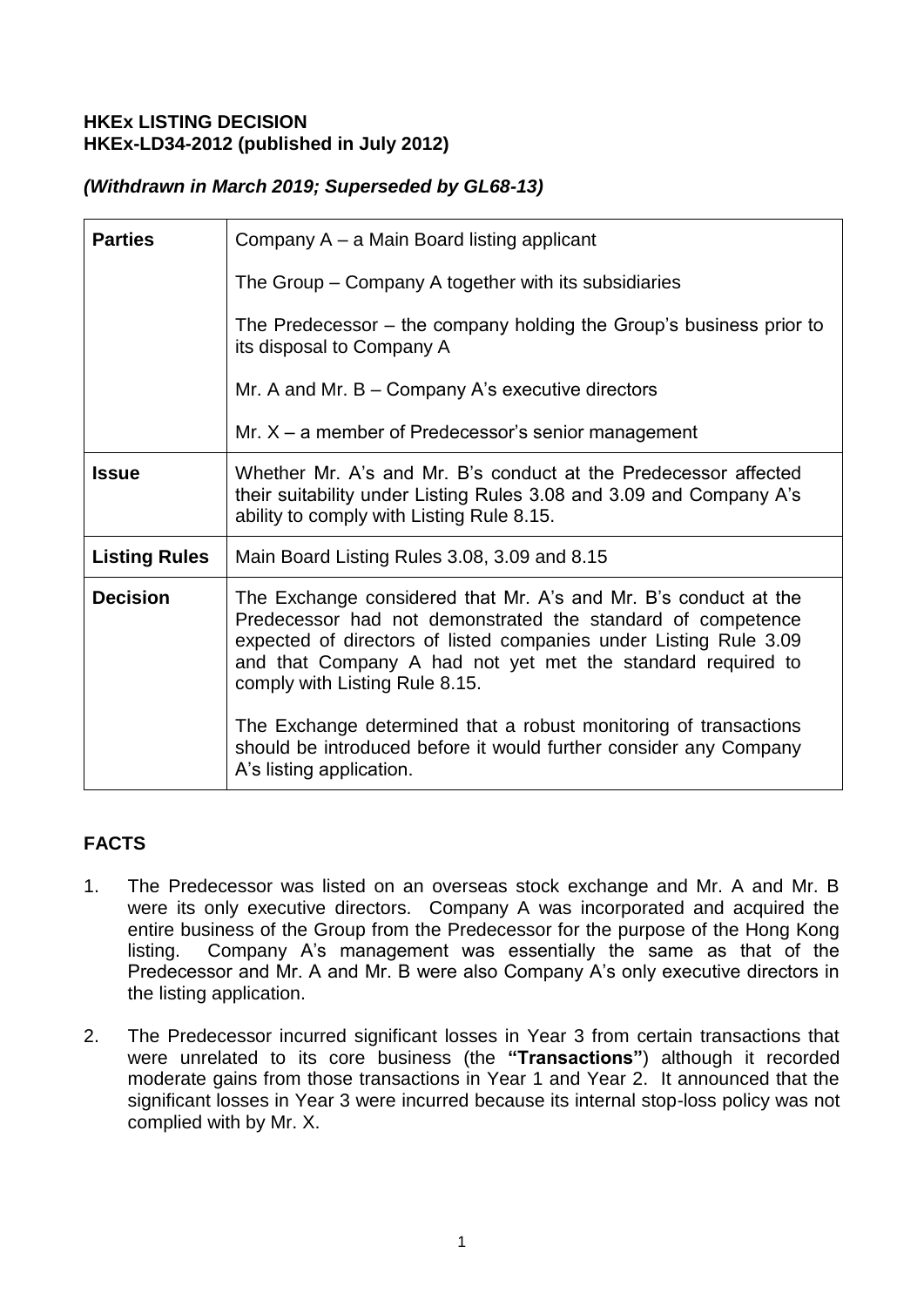- 3. Mr. X was the Predecessor's senior management member responsible for the execution and control of the Transactions. He did not communicate the related losses to the Predecessor's board timely and subsequently resigned.
- 4. Mr. B and Mr. X held monthly meetings to monitor the Transactions and there were no checks between the monthly meetings. The Predecessor's directors had not sought any external advice (e.g. from the auditors) in respect of these Transactions.
- 5. The Sponsor submitted that Mr. A and Mr. B were suitable to act as directors because:
	- (i) Mr. A and Mr. B did not obtain any personal benefit from the Transactions and entering into the Transactions neither constituted fraudulent or criminal activities nor breach of the overseas stock exchange's rules. Mr. A and Mr. B also did not have any criminal record or record of breaching any overseas stock exchange's rules;
	- (ii) Mr. A and Mr. B had many years of experiences in Company A's industry and the finance industry respectively. They devoted themselves to running the Group's business which was supported by the growth of the Group's revenue during the track record period; and
	- (iii) the Group had adopted certain internal control measures to ensure the Group would not enter into unauthorized transactions in the future.

### **APPLICABLE RULES AND PRINCIPLES**

- 6. Listing Rule 3.08 states that the board of directors of a listed issuer is collectively responsible for the management and operations of the listed issuer. The directors, both collectively and individually, are expected to fulfill fiduciary duties and duties of skill, care and diligence to a standard at least commensurate with the standard established by Hong Kong law.
- 7. Listing Rule 3.09 states that every director of a listed issuer must satisfy the Exchange that he has the character, experience and integrity and is able to demonstrate a standard of competence commensurate with his position as a director of a listed issuer.
- 8. Listing Rule 8.15 states that without prejudice to the specific requirements for management experience under Listing Rules 8.05A, 8.05B(2) and 18.04, the persons proposed to hold office as directors of the issuer must meet the requirements of Chapter 3 to the satisfaction of the Exchange.

### **ANALYSIS**

- 9. The Exchange considered that:-
	- (i) the circumstances leading to the losses from the Transactions were a very significant issue for the potential investors. Mr. A and Mr. B had been the only executive directors at the Predecessor when it had incurred the losses and it was